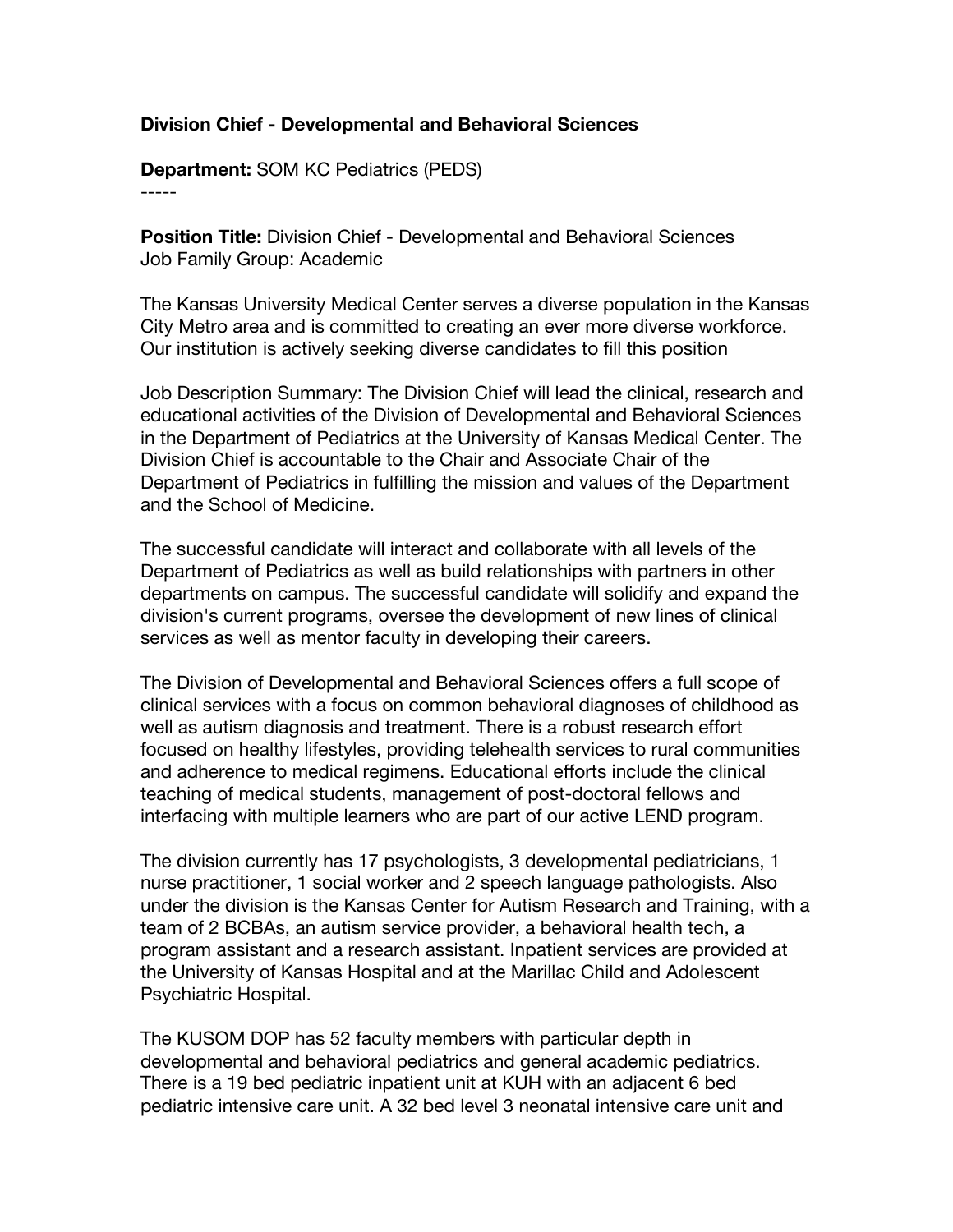busy well baby nursery (approximately 2500 deliveries per year) on the KUHS campus is augmented by three pediatric primary care sites in the greater Kansas City area. Together the DOP supports wraparound care for patients and families, and ample opportunity for the Division of DBS to improve the health and wellbeing of Kansans. The Department of Pediatrics is affiliated with Children's Mercy Hospital in Kansas City Missouri with opportunities for expanding collaborations between the two institutions.

## Required Qualifications:

The successful candidate will be an outstanding, board-certified senior faculty member with either an MD/DO degree from an accredited medical school and be board certified in Developmental-Behavioral Pediatrics or a PhD/PsyD in Clinical, Counseling or School Psychology with an emphasis in Pediatric Psychology.

The ideal candidate will have 10-15 years experience in a successful interdisciplinary program and have a compelling vision for future state of the Division. The Division Chief will maintain an active clinical practice in their area of expertise and will be appropriately licensed or eligible for licensure to practice in Kansas and Missouri.

Exemplary interpersonal and professional skills are required and the successful candidate will be experienced at providing teaching within the clinical setting for graduate level learners from a variety of disciplines. An active research program is not a requirement but will be strongly considered in the review process.

Required Leadership Competencies:

• Excellent interpersonal skills conducive to development of relationships and strong collaborations throughout the organization.

• Proven track record of clinical, research, and academic excellence

• Ability to provide leadership and direction in an academic medicine environment.

• A record of mentorship, professional development and growth in others by setting a personal example; motivating and empowering faculty, staff and students.

• Demonstrates advanced skills and practice in Diversity, Equity and Inclusion in patient care, research and medical education.

• Strong written and oral communication skills.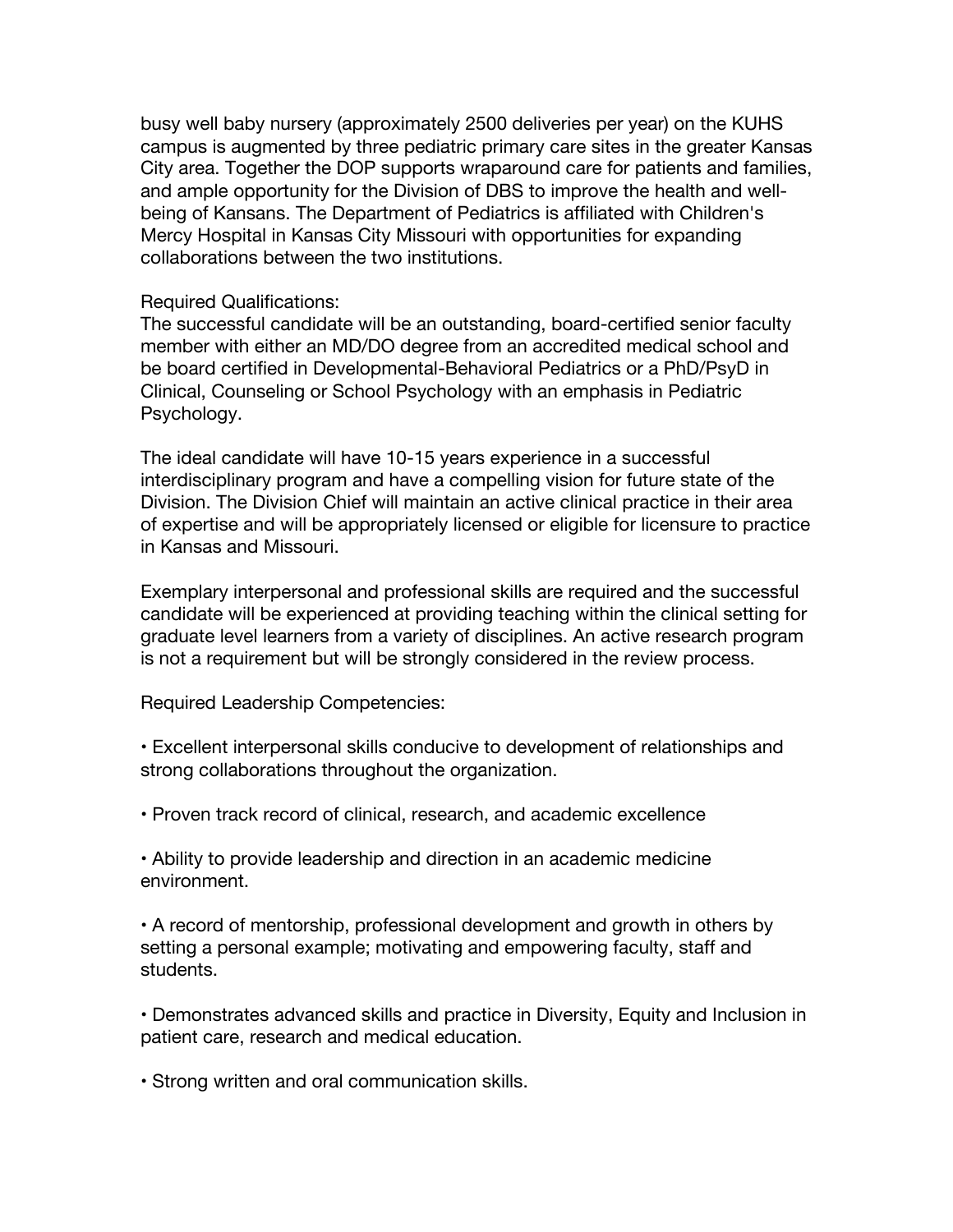• Strong organizational and planning skills.

Job Duties Outlined:

- Provide patient care in a clinical setting
- Provide inpatient consults on medical floors
- Provide medical student education

• Attend and participate in departmental meetings, seminars and divisional meetings

- Serve on department committees
- Serve on KUMC committees
- Other duties as assigned

Required Documents:

- Resume/CV
- Cover Letter

Employee Type: Regular Time Type: Full time

Application Instructions:

To learn more and apply online, please visithttps://apptrkr.com/2963821 or go to https://careers.kumc.edu/and search for position number JR002920.

Applications must be submitted directly through the KU Medical Center website to be considered for this position. Any applications submitted via email or this website will NOT be reviewed or considered.

About KU Medical Center:

The University of Kansas Medical Center's mission is to educate exceptional health care professionals through a full range of undergraduate, graduate, professional, postdoctoral and continuing education programs in the schools of Medicine, Nursing and Health Professions. KU Medical Center also advances the health sciences through world-class research programs; provides compassionate and state-of-the-art patient care in an academic medical center